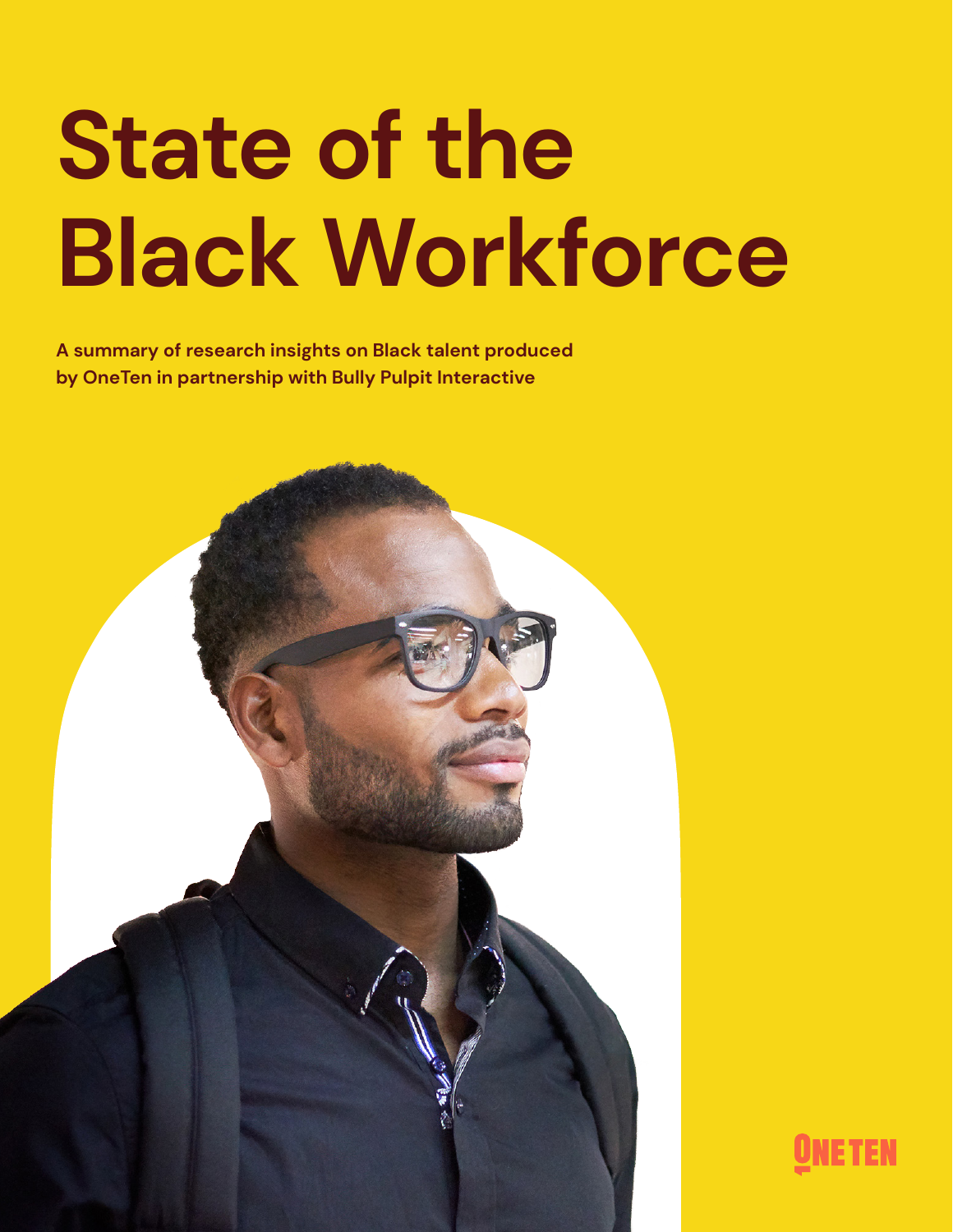

# **Overview**

To advance OneTen's mission of creating one million familysustaining careers for Black talent in America over 10 years, we surveyed our target workforce across America of Black adults without four-year degrees and earning less than \$50,000 in household income. The survey measured beliefs, attitudes and self-reported status regarding economic satisfaction, employment status, career aspirations and opportunities, workplace culture and more. Our findings help paint a picture of what's on the minds of the 76% of Black workers across the country without four-year college degrees. What they've reported can help companies catalyze career opportunities for Black talent at scale and create places of belonging within their organizations.

#### **Current Employment Situation**

Black talent without a four-year college degree are seeking greater stability in their current jobs and want the skills to get a more stable job. In qualitative research conducted in December 2020, respondents said they felt stymied by the opportunities available to them and frustrated that they aren't able to get the kinds of opportunities they envision for themselves. Moreover, as we heard in the focus groups, frustration with current opportunities can lead to skepticism that there are better opportunities out there and a reticence to take the time needed particularly when time is a precious commodity—to develop new skill sets.

• **76% of Black adults without a fouryear college degree and with a household income of less than \$50K report that they earn an hourly wage.**

- **Additionally, just 40% report that they are employed full-time.**
	- ° 26% are employed part-time or are a gig worker
	- ° 21% are unemployed
	- ° 18% are out of the workforce (retired, student, homemaker, etc.)
- **The median number of years that employed Black adults over the age of 25 without a college degree have been at their current job is 3.0 years.** According to the **Bureau of Labor** Statistics, the median number of years for all Americans is 4.1 years.
- **Yet, nearly two-thirds (64%) are interested in enrolling in more schooling or obtaining a technical certification.**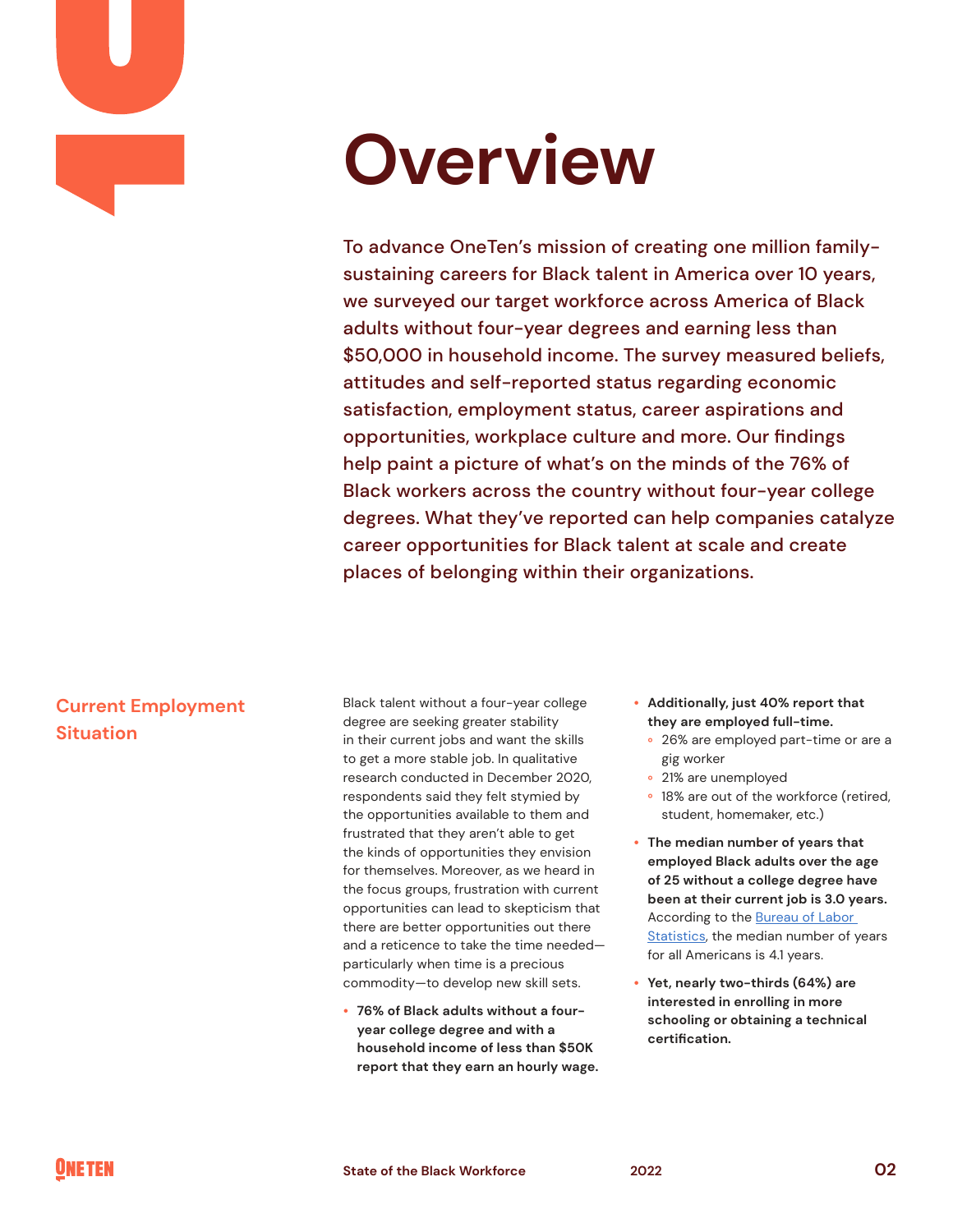## **Job Dissatisfaction Drivers**

A lack of satisfaction with their current job—specifically with their current salary, benefits and opportunity for career advancement—is what is driving people to search for a better job.

- The plurality (45%) of Black individuals without a four-year college degree are just somewhat satisfied with their current job.
- Security, stability and safety (financially, emotionally, and physically) are the primary drivers of finding a new job. In the focus groups, looking for both physical and emotional safety was cited as a major factor in choosing the next job.

#### **% who reported not being satisfied with a specific aspect of their job**

| Wage / salary                     | 42% |
|-----------------------------------|-----|
| Paid time-off                     | 39% |
| Career advancement                | 38% |
| <b>Benefits</b>                   | 37% |
| Job security                      | 34% |
| Professional development          | 33% |
| Emotional safety / mental health  | 33% |
| Flexible hours                    | 32% |
| Diverse, inclusive workplace      | 29% |
| <b>Consistent hours</b>           | 28% |
| Community                         | 28% |
| Location / commute                | 27% |
| Physical safety / physical health | 25% |
| Interesting / challenging work    | 25% |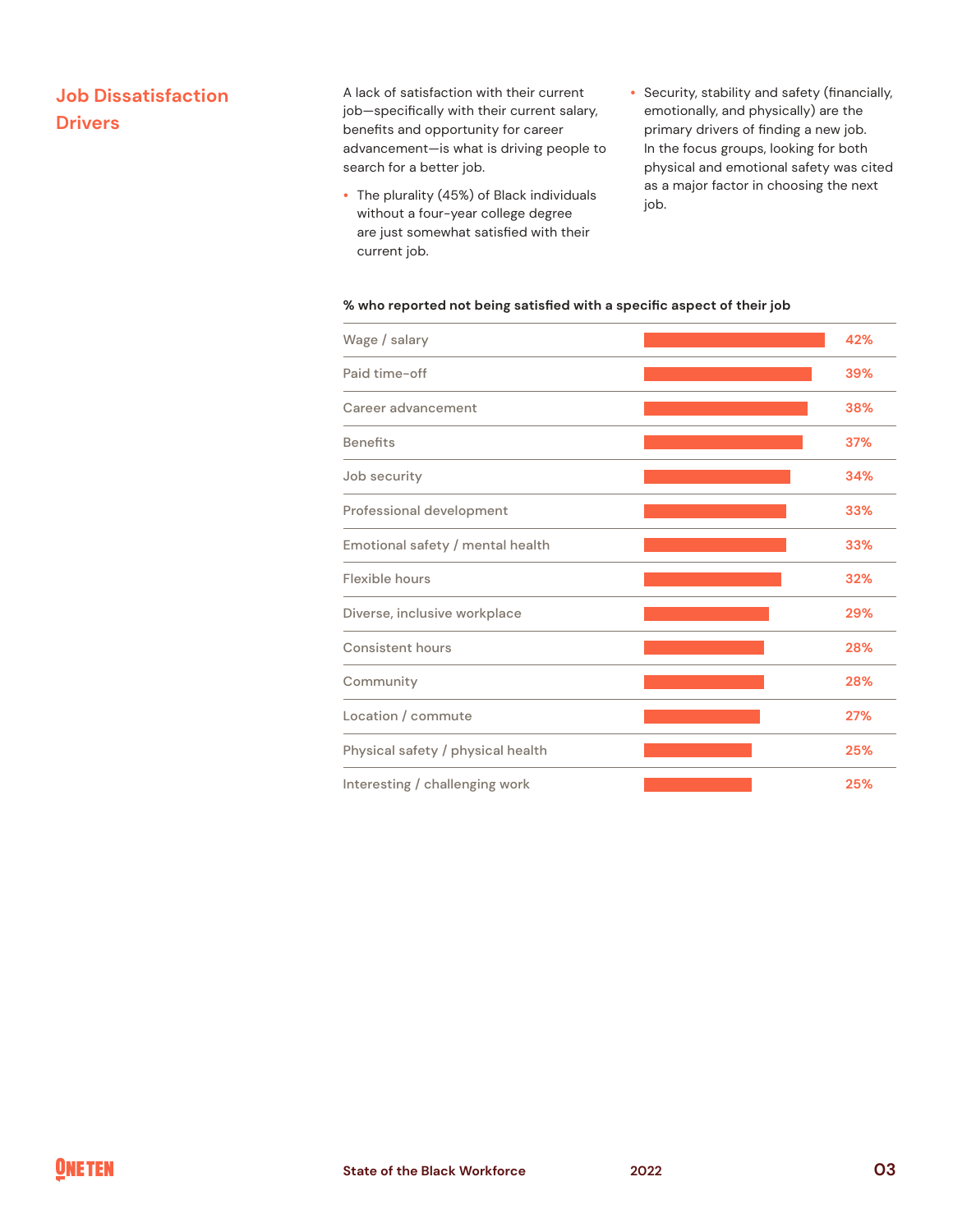#### **Current Economic Situation**

Black adults without a four-year college degree reported struggling financially and are especially concerned with earning a living wage.

• 70% of Blacks without a college degree describe their personal economic situation as "just fair" or "poor", while 30% describe it as "excellent" or "good". For comparison, in a recent Gallup poll,

54% of all Americans described their personal economic situation as "only fair" or "poor," while 46% described it as "excellent" or "good."

• In addition to earning a living wage, the cost of essentials like health care, childcare and groceries are concerns.

#### **% of individuals surveyed who rate each aspect of the US economy as "poor"**

| Wages / ability to make a living wage          | 39% |
|------------------------------------------------|-----|
| Affordability of health care                   | 39% |
| Affordability of childcare                     | 35% |
| Affordability of food and groceries            | 32% |
| Retirement security                            | 30% |
| Affordability of education and career training | 29% |
| Job market / ability to find a job             | 24% |

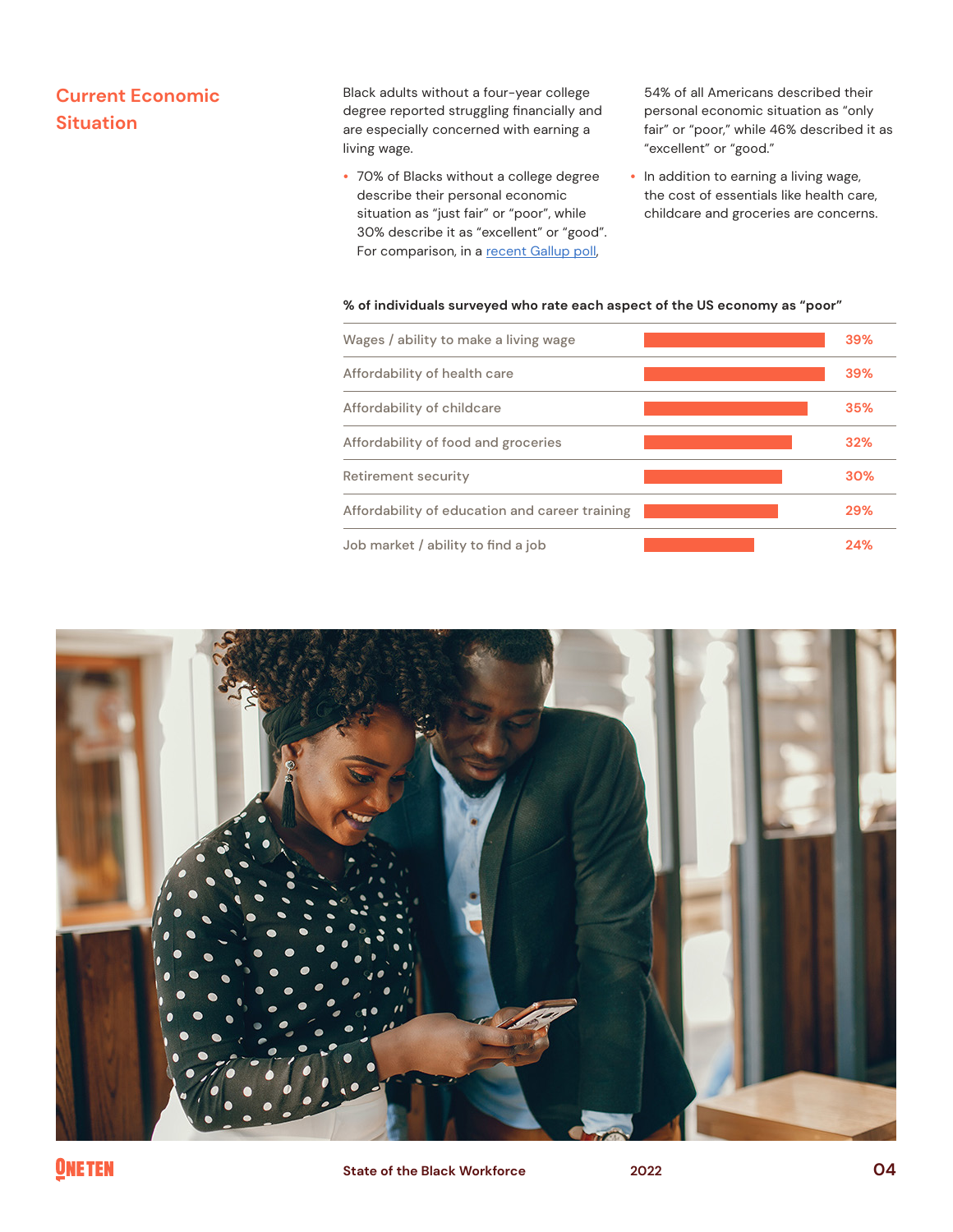

#### **Job Retention Drivers**

A strong workplace culture is the topcited reason to stay in a job—even ahead of satisfaction with salary and benefits. For the majority of those surveyed, it is particularly important to have a supportive manager and to make employees feel emotionally safe at work.

• Showing an investment in employees is also important: having good benefits is seen as even more important than satisfaction with salary, because

it speaks to the commitment the company is making and addresses concerns around the cost of health care.

• Lastly, having opportunities for growth and promotion are important reasons to stay in a job. This is another way companies are able to show investment in employees through training opportunities and a general focus on employee career advancement.

#### **[Among those not likely to look for a job] Reasons why they would not look**

| I like my current manager / workplace culture          | 78% |
|--------------------------------------------------------|-----|
| I am satisfied with my current benefits                | 75% |
| I am satisfied with my current salary                  | 67% |
| I am looking to get promoted in my current job         | 60% |
| I don't think I would find a better job                | 48% |
| I do not have time to look for another job             | 35% |
| I don't think I have the skill set for a different job | 30% |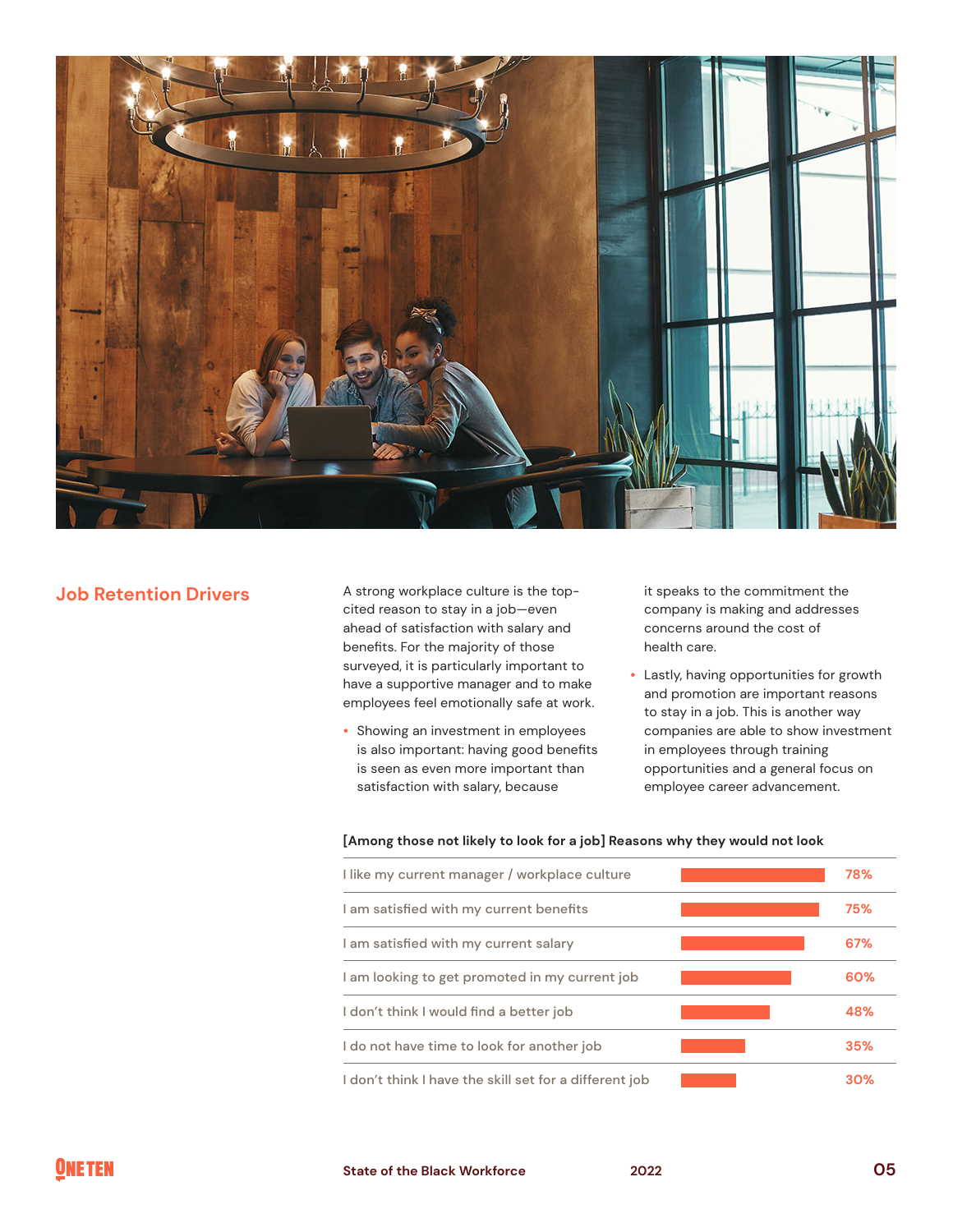# **What Jobseekers are Looking For**

#### **Evaluating Future Opportunities**

While a higher salary is important when considering a new job, benefits, a flexible schedule and work-life balance are also key considerations.

• In the focus groups we conducted, respondents also expressed a desire for emotional support, not just professional development.

#### **% saying top 3 most important when considering new job**

| Wage / salary             | 57% |
|---------------------------|-----|
| <b>Benefits</b>           | 30% |
| Flexible schedule         | 26% |
| Work-life balance         | 23% |
| Location                  | 21% |
| Job security              | 19% |
| Ability to work from home | 18% |
| Safe for my mental health | 17% |
| Physically safe           | 15% |

For younger Black individuals without a four-year college degree, having a combination of strong mentorship, career development and promotion opportunity is almost as important as getting a higher wage.



#### **Responses to: When thinking about your next job, which is more important?**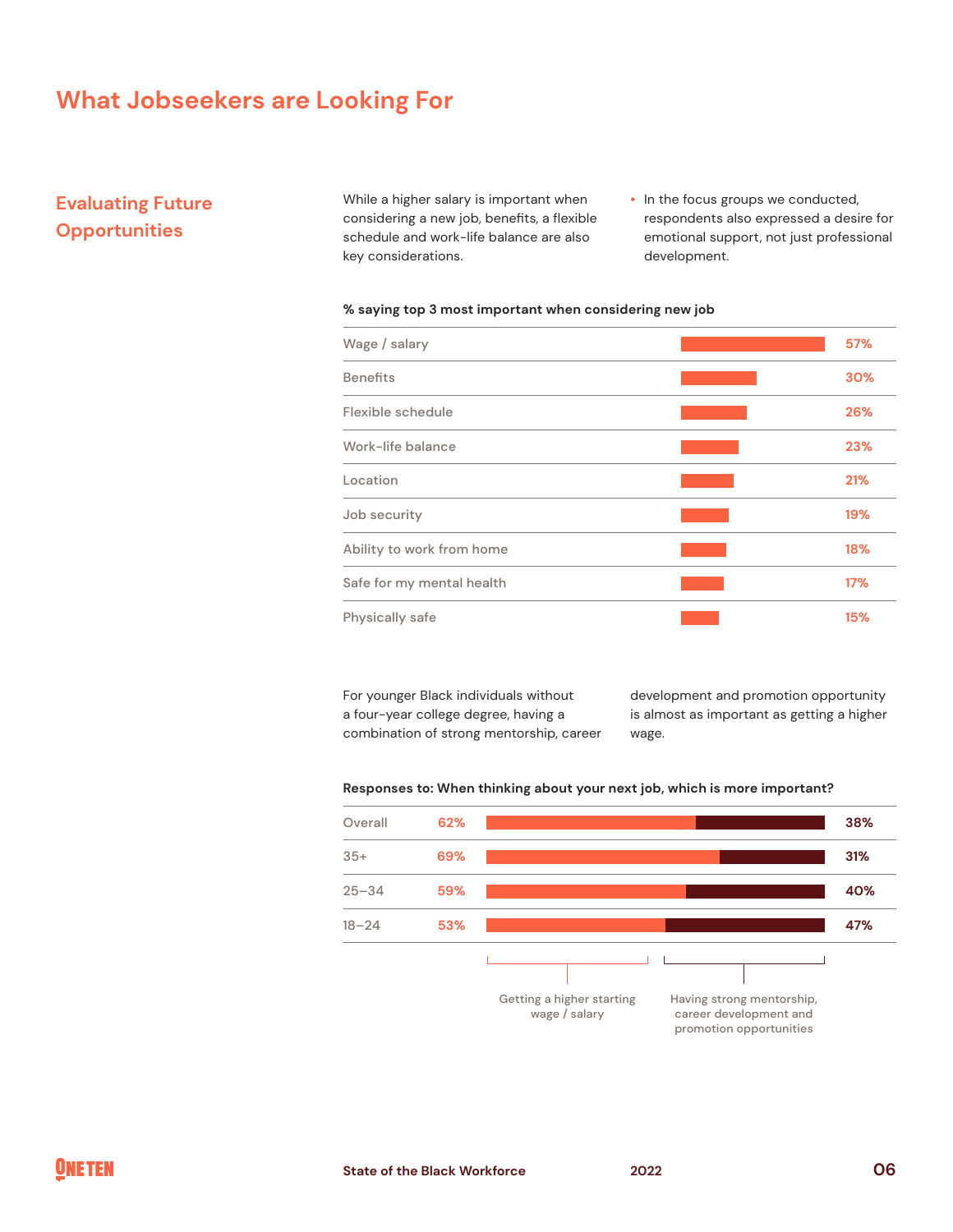# **Where Companies Should Focus to Attract and Retain Black Talent**



## **To attract Black talent, companies should:**

- **Emphasize the stability of a familysustaining salary and benefits.** 57% of Black adults without a four-year college degree and with a household income of less than \$50K say salary/ wages are a top consideration when evaluating a new job, followed by 30% who say benefits are a top consideration.
- **Provide flexibility to work around personal commitments.** Flexible schedules were seen as a top consideration when looking for a new job by a quarter of those surveyed, and 23% said work-life balance was among the most important factors.



# **To retain Black talent, companies should:**

- **Invest in career advancement opportunities.** 64% of Black adults without a four-year college degree are interested in enrolling in more schooling or obtaining a technical certification. And among those not looking for a job, 6 in 10 say it is because they are looking to get promoted.
- **Surround employees in a supportive workplace.** The number one reason (78%) why people are not likely to look for a job is because they like their current manager and current workplace culture.
	- ° For younger talent especially, having a supportive mentor at a company

is almost as important as getting a higher salary. Among younger Black talent (ages 18-24), when asked what is more important in their next job, 53% say a higher salary but 47% say having strong mentorship.

• We heard in focus groups that many in this group are concerned around fitting in to a corporate workplace culture that can feel confusing and unwelcoming to them. Mentorship allows space to talk about these issues and feel supported in overcoming them.